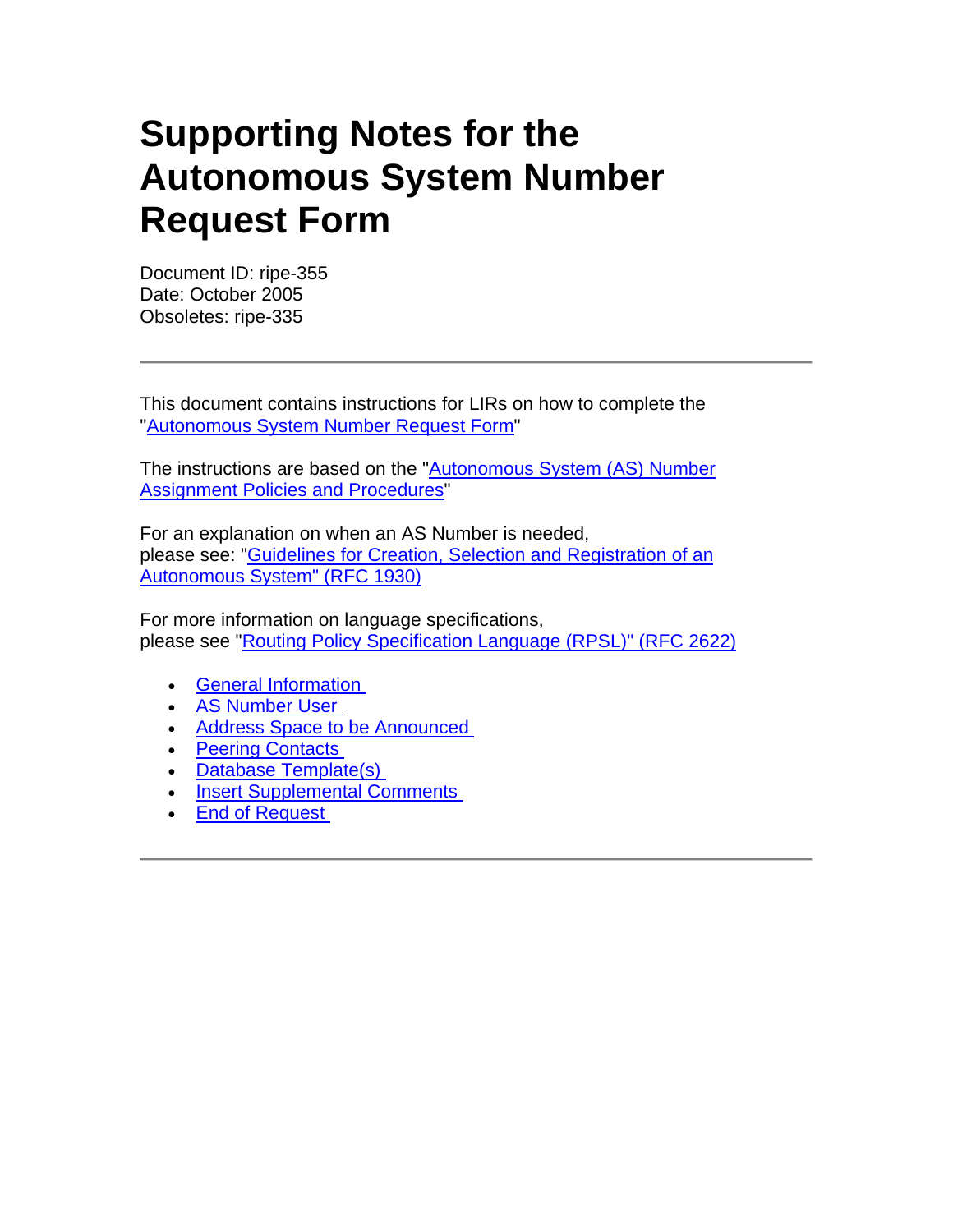#### **General Information**

#[GENERAL INFORMATION]# % % Please add your RegID. request-type: as-number form-version: 1.1 x-ncc-regid:

Please do not change the value of the "request-type" and "form-version" fields. Enter your Registry Identifier (RegID) in the "x-ncc-regid" field. RegIDs have the following format: <country code>.<name>.

If you do not know your RegID, please contact <ncc@ripe.net>.

## AS Number User

#[AS NUMBER USER]# % % Who will use the requested AS Number? legal-organisation-name: North SantaBank website-if-available: http://www.nsb.nn

Enter the legal name of the organisation that will use this AS Number in the " legal-organisation-name" field. If this organisation has a website, enter the URL in the "website-if-available" field. Otherwise, enter "none" in this field.

#### Address Space to be Announced

#[ADDRESS SPACE TO BE ANNOUNCED]#

%

% Which address prefix will originate from the new AS Number?

prefix: 192.0.2.0/24

% If the address assignment is waiting for approval, please

% include the ticket number of the request below.

pending-ticket-ID: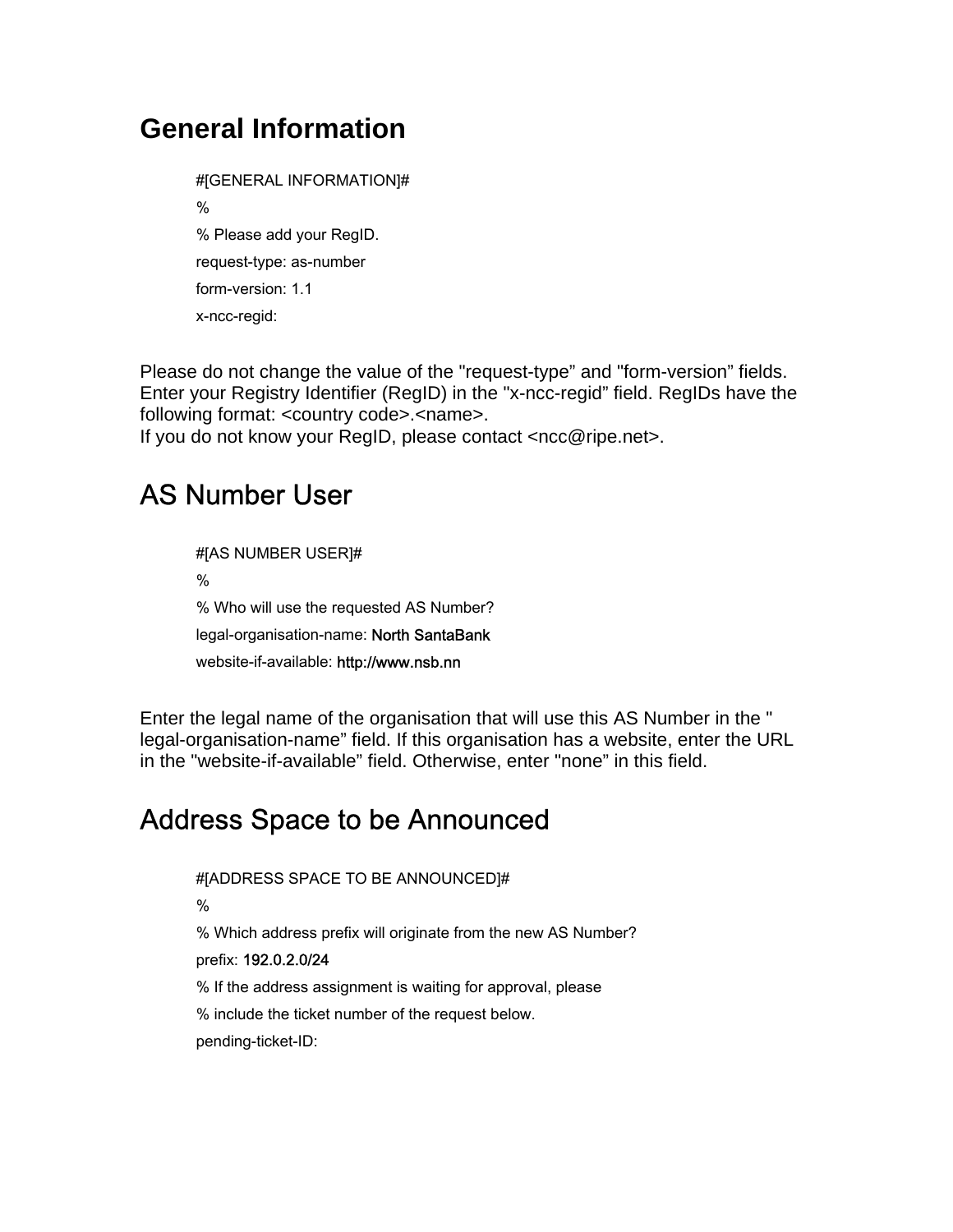You must include either an address prefix or a pending RIPE NCC ticket number (for example, NCC#xxxxxxxx).

Please specify address prefixes using slash notation (for example, x.x.x.x/xx). The address space must be a valid assignment to the organisation that will use the AS number.

#### Peering Contacts

#[PEERING CONTACTS]#

%

% Please list the e-mail contact addresses of peering

% partners for the requested AS Number.

peering: noddy@grottoinvestments.nn

peering: [mary@northernbanking.nn](mailto:mary@northernbanking.nn)

You must list the email addresses of at least two peering partners in the "peering:" fields. You can repeat the "peering:" field as many times as needed.

# Database Template(s)

| #[DATABASE TEMPLATE(S)]#                   |
|--------------------------------------------|
| %                                          |
| % Please complete all of the fields below. |
| aut-num: ASNEW                             |
| as-name: <b>NSB-AS</b>                     |
| North SantaBank's AS Number<br>descr: I    |
| ORG-NS31-RIPE<br>org:                      |
| import:<br>from AS64532 accept ANY         |
| to AS64532 announce ASNEW<br>export:       |
| from AS64518 accept ANY<br>import:         |
| to AS64518 announce ASNEW<br>export:       |
| admin-c: <b>ACM2-RIPE</b>                  |
| HOHO1-RIPE<br>tech-c:                      |
| SANTA-MNT<br>mnt-by:                       |
| mnt-routes: SANTA-MNT                      |
| changed: hostmaster@ripe.net               |
| <b>RIPE</b><br>source:                     |
|                                            |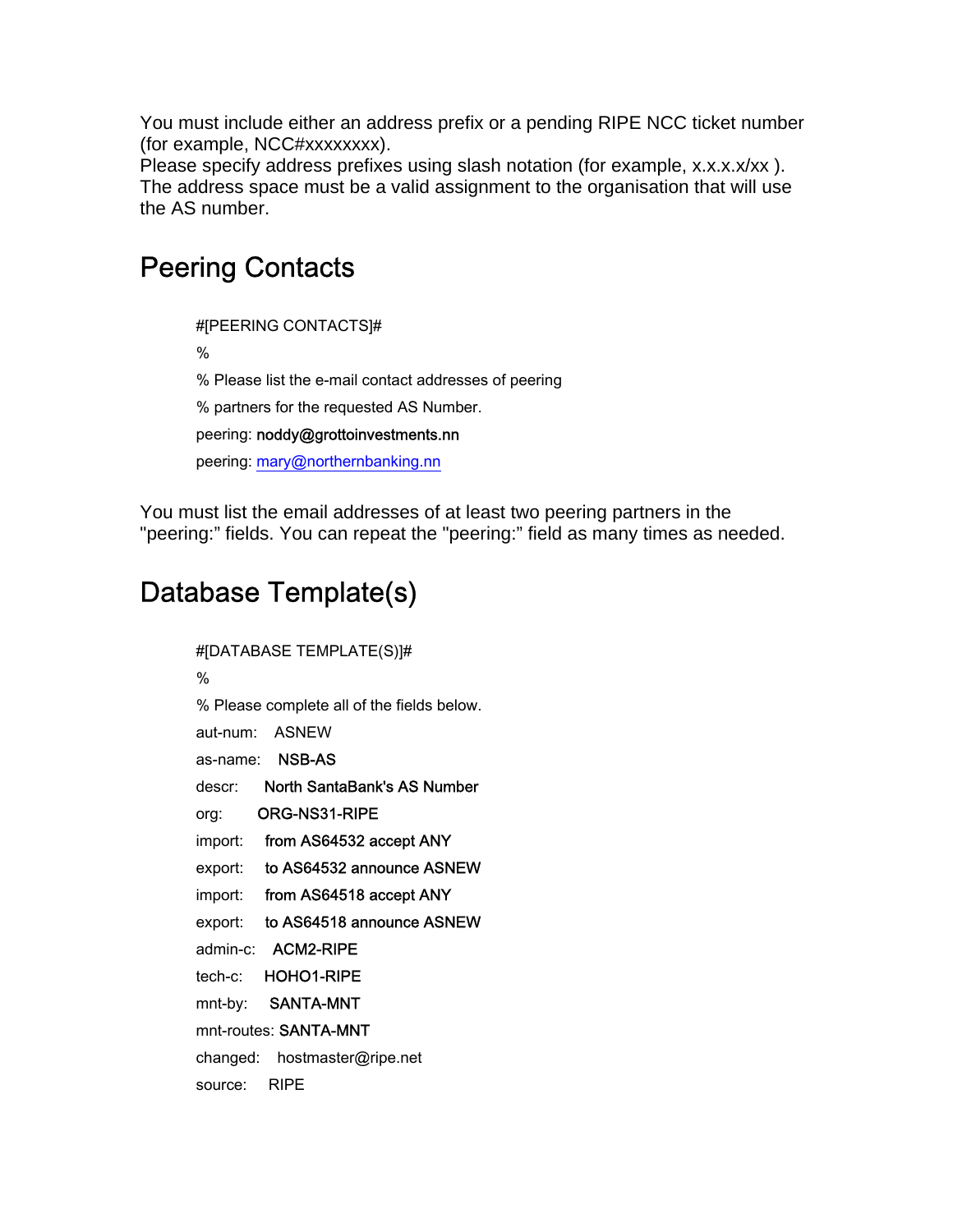The "aut-num" field must be ASNEW as we (RIPE NCC) will choose the AS number.

The "as-name" should be a short name associated with the Autonomous System. We recommend that the name reflects the name of the organisation that will use the AS Number.

Enter a short description of the Autonomous System in the "descr" field. Enter the org-ID of the AS Number user's organisation object in the "org" field. The " import:" and "export:" fields should contain the complete routing policy. Both fields may be repeated as many times as needed.

Basic syntax entries are as follows:

import: from <peer1> accept <filter> export: to <peer1> announce <filter> import: from <peer2> accept <filter> export: to <peer2> announce <filter>

For further details of language specifications, please refer to RFC 2622.

The nic-handle of the role or person object in the "admin-c" field should reflect someone who is administratively responsible for the network.

The nic-handle of the role or person object in the "tech-c" field should reflect someone who has technical knowledge of the network.

The "mnt-by" field shows which maintainer authenticates object updates. The "mnt-routes" field shows which maintainer authenticates the creation of route objects.

You can put the LIR's or AS Number User's maintainers in the "mnt-by" and "mnt-routes" fields.

The RIPE Database must contain all of the objects that you use.

The "changed" field must be [hostmaster@ripe.net .](mailto:hostmaster@ripe.net)

The "source" field must be RIPE .

## Insert Supplemental Comments

#[INSERT SUPPLEMENTAL COMMENTS]#

%

% Please add more information if you think it will help

% us understand this request.

Our peering agreements are provisional and will be confirmed when the new AS Number is assigned.

You can use this space for additional information that you think will be helpful for us when we evaluate your request.